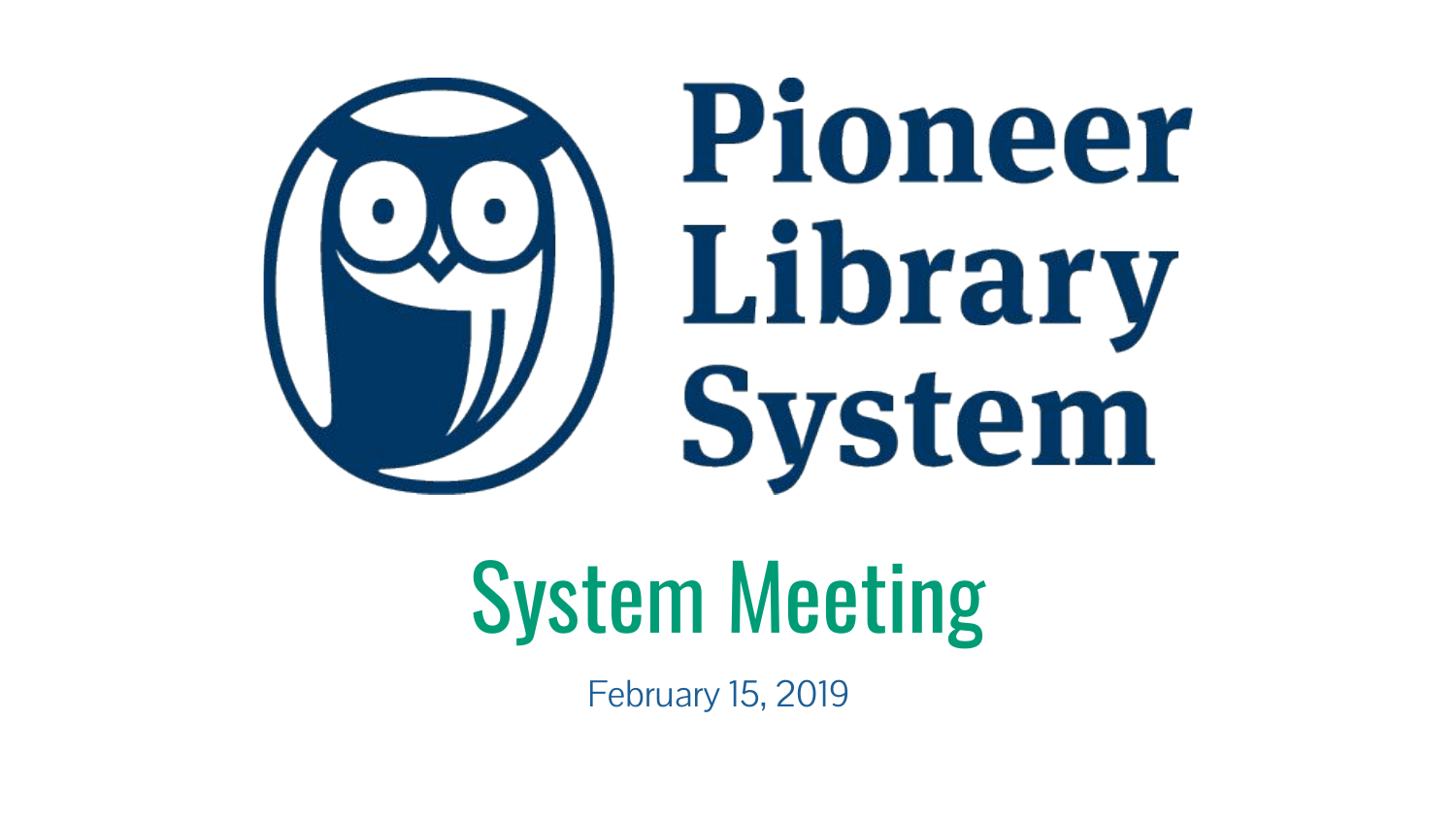## Advocacy Day

- Today is the last day to register for the bus!
	- <https://pls-net.org/AdvocacyDay2019>
- We are working on a simplified Advocacy Day Agenda with talking points.
- Practice stories and anecdotes.

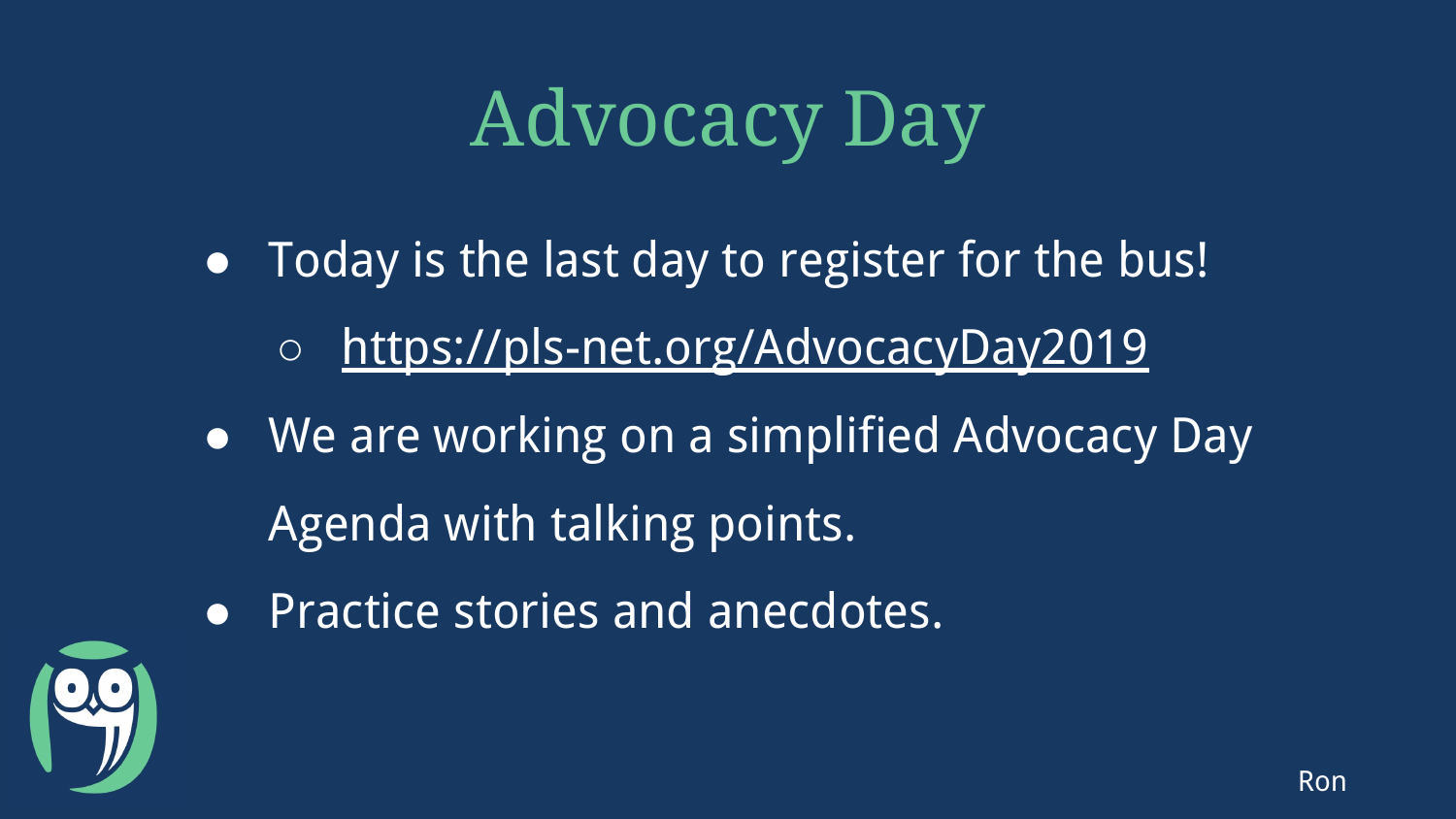### Construction Grants

● Updated web page:

<https://pls-net.org/constructiongrant>

- [Construction Grant Informational Meeting](https://pls-net.org/event/construction-grant-informational-meeting)
- [Intent to Apply Due May 24, 2019](https://docs.google.com/forms/d/e/1FAIpQLSc28KqrkczKknUIaZCEa0lqg5aWEeulp8o0_hQBBiENKby5Yw/viewform?usp=send_form)

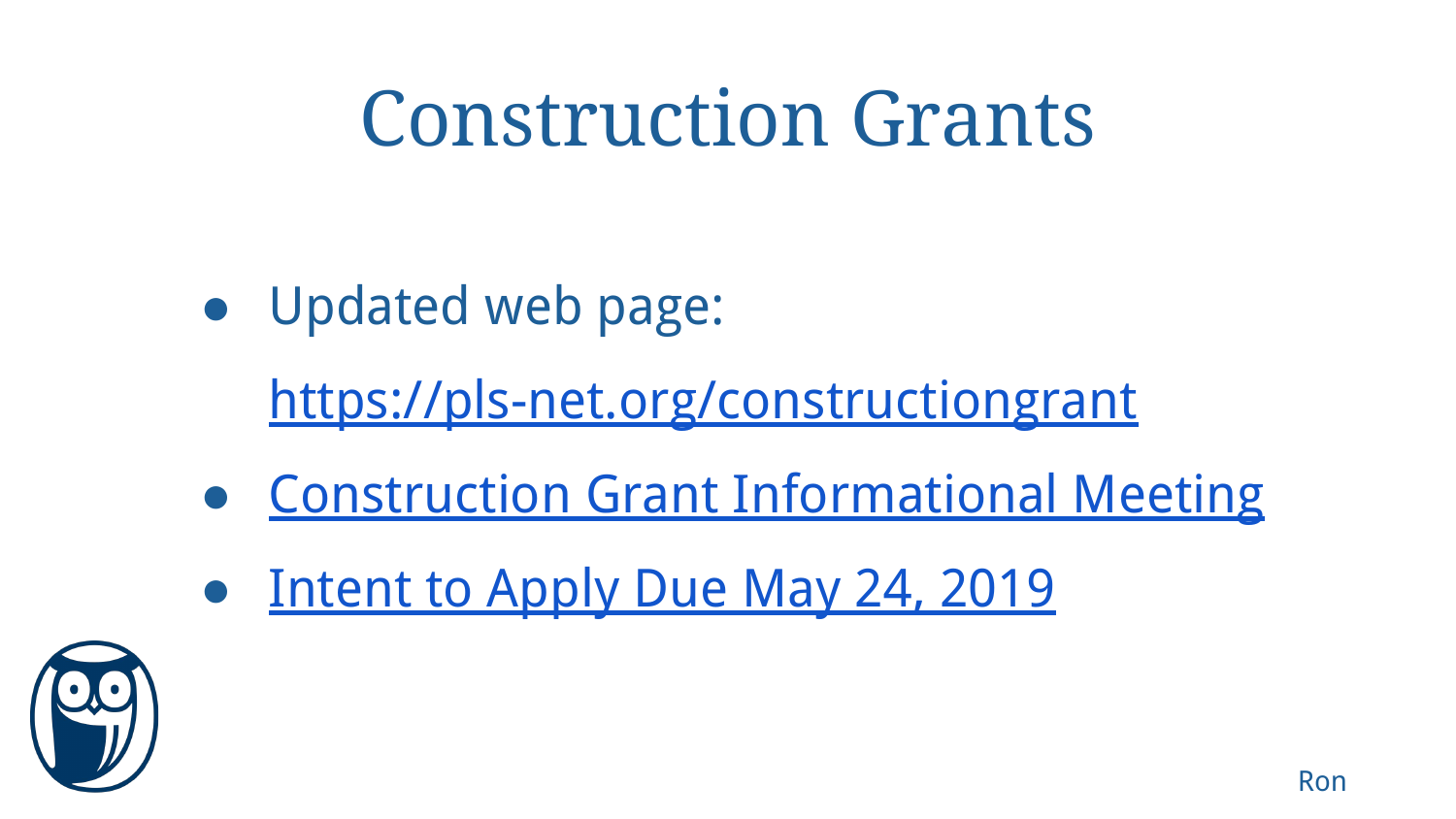# Digital Inclusion Intern Update

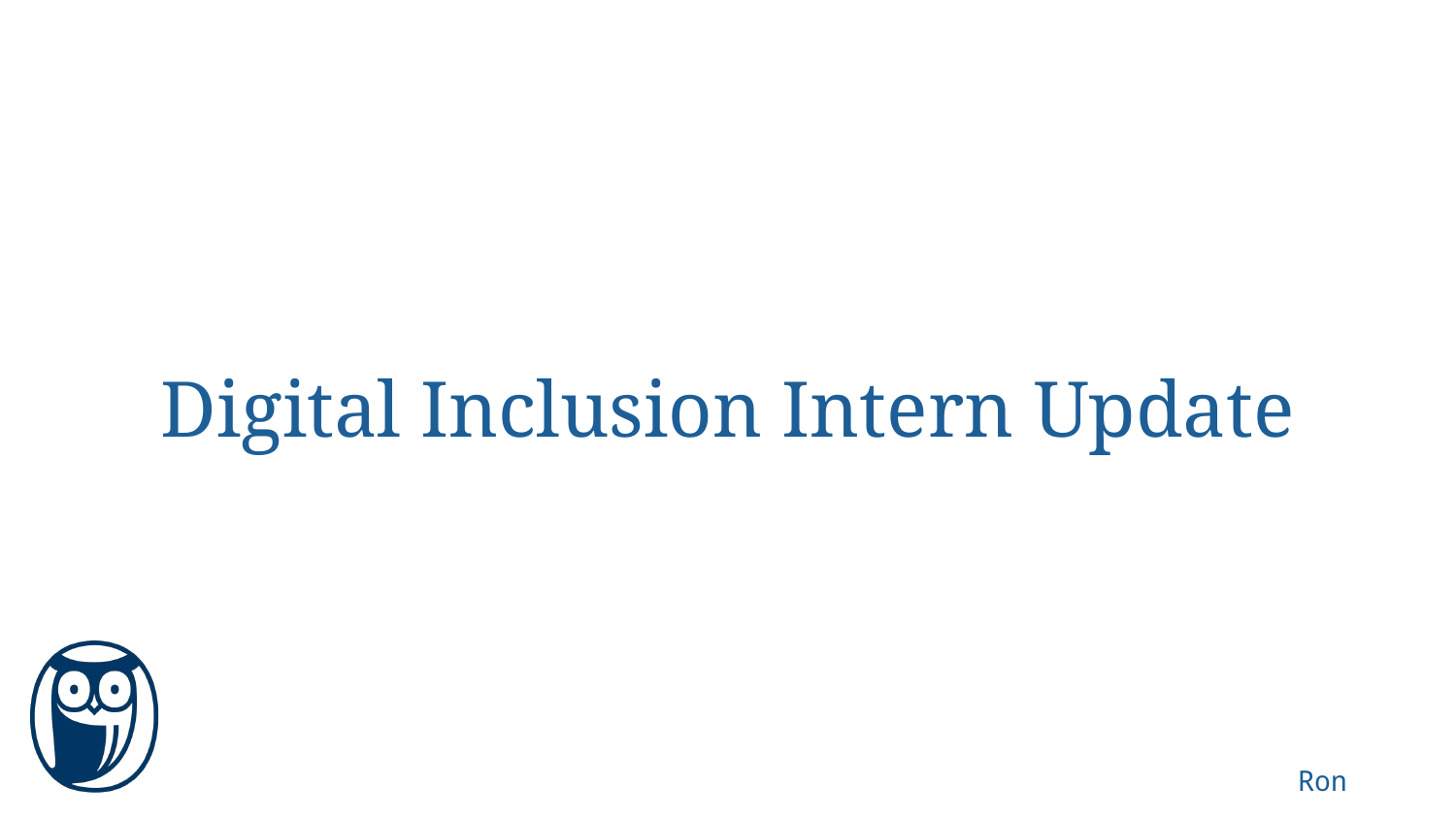#### PLS Notes Relaunch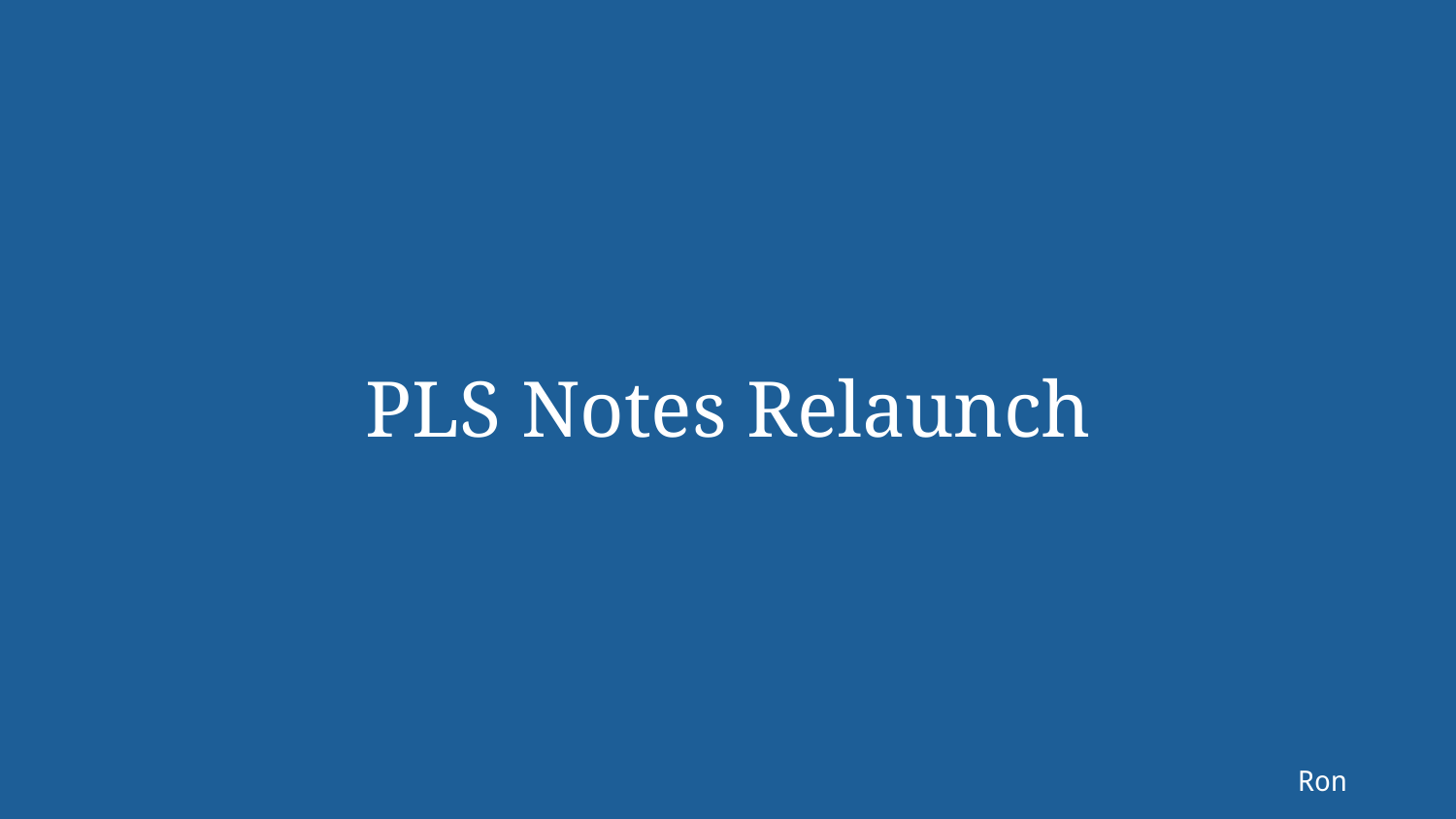## Orange Room

Preview Books

Ellison Die Machine

- Machine stays here
- Put holds on individual dies through the catalog
- Or bring your paper and use the machine and dies here

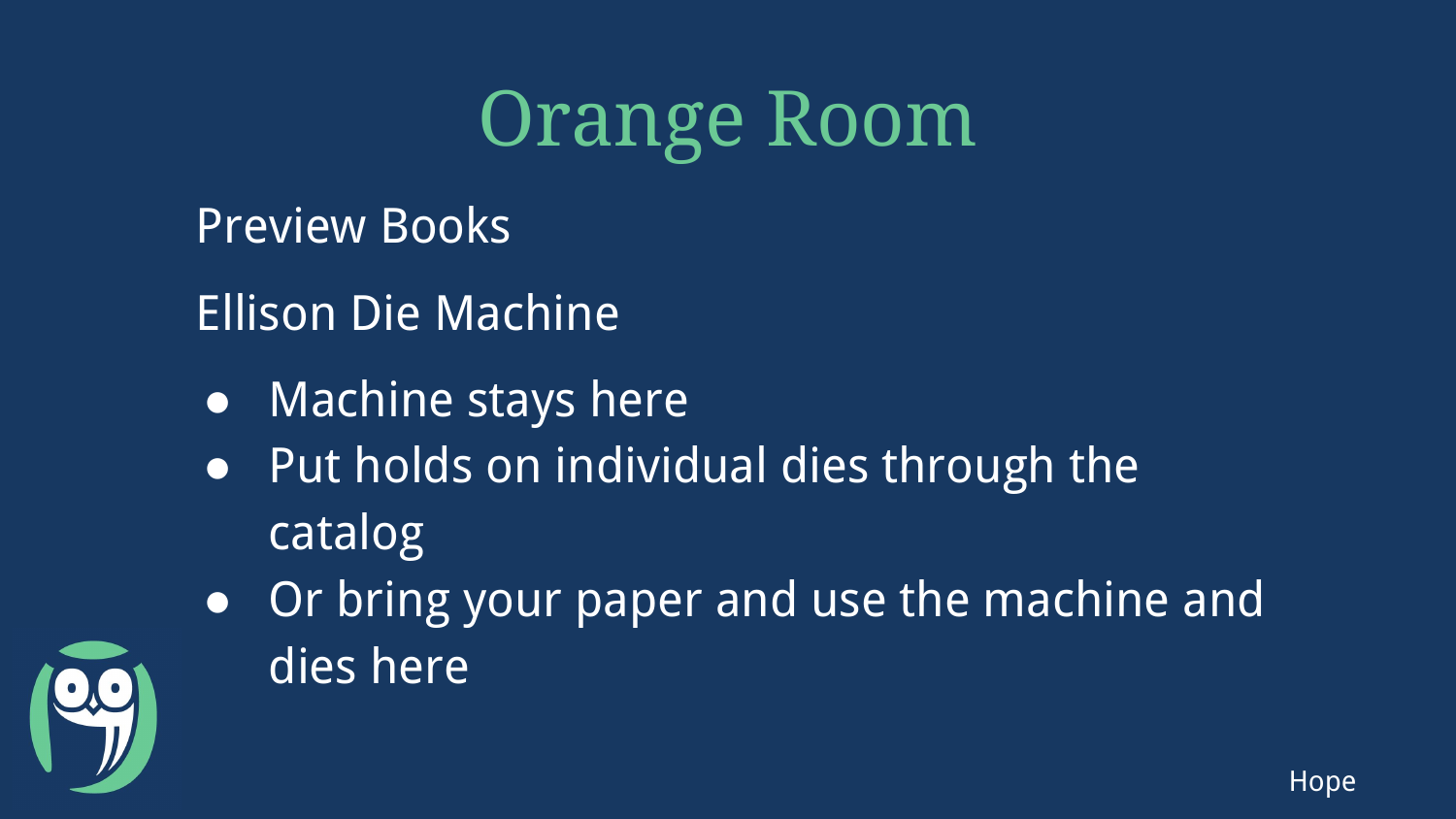## DIY Sensory Workshops

Felt Boards Tuesday February 19th

- Cordelia A. Green Library (Castile) 10am to noon
- Pioneer Library System 2 to 4pm



Would you like to host a session at your library?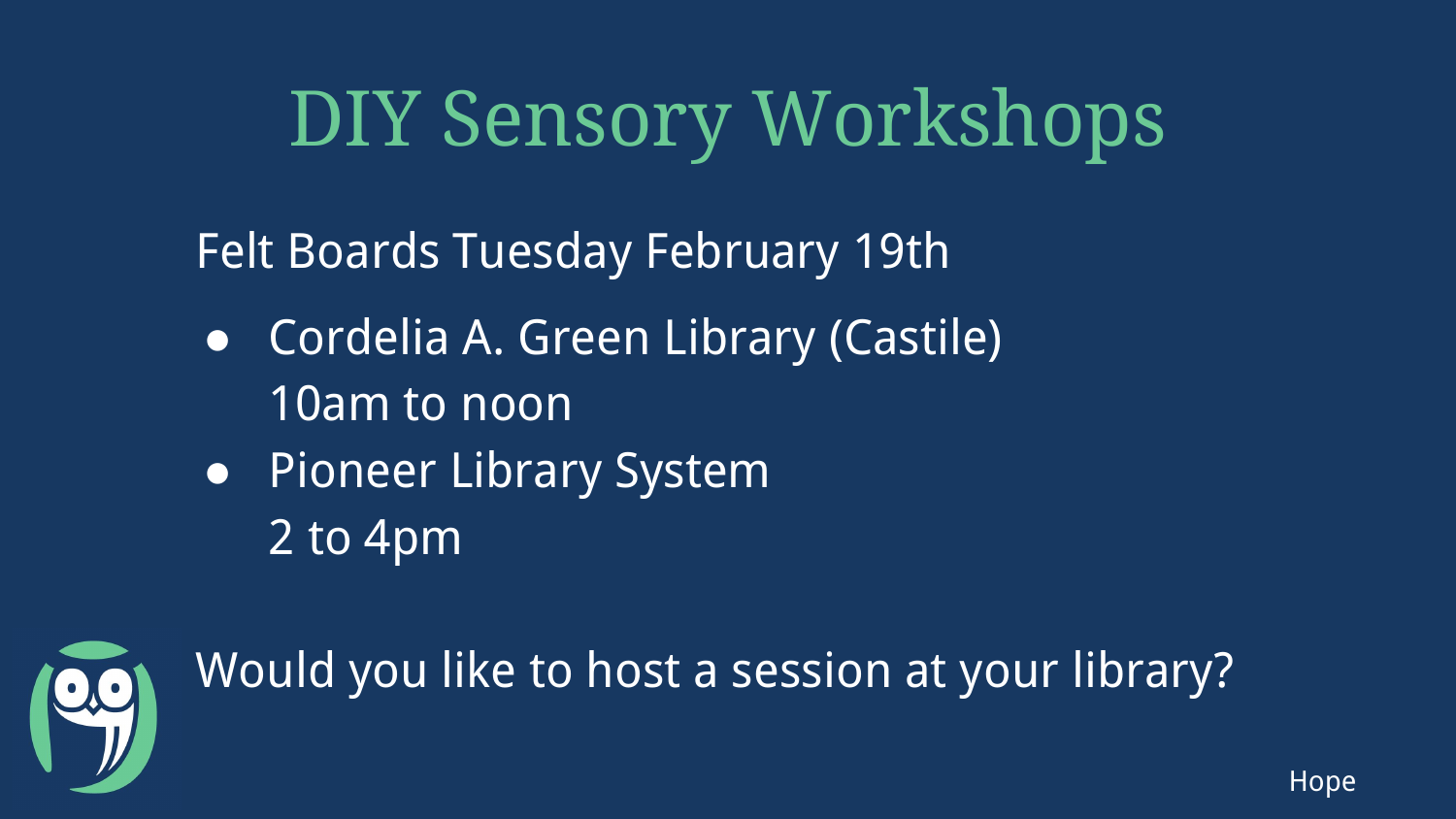# Spring Holdings Staff Workshop

Wednesday, April 10, 2019 10:00 am - 12:30 pm

Register on the PLS Calendar of Events: <https://pls-net.org/event/spring-2019-holdings-staff-workshop>

Kathryn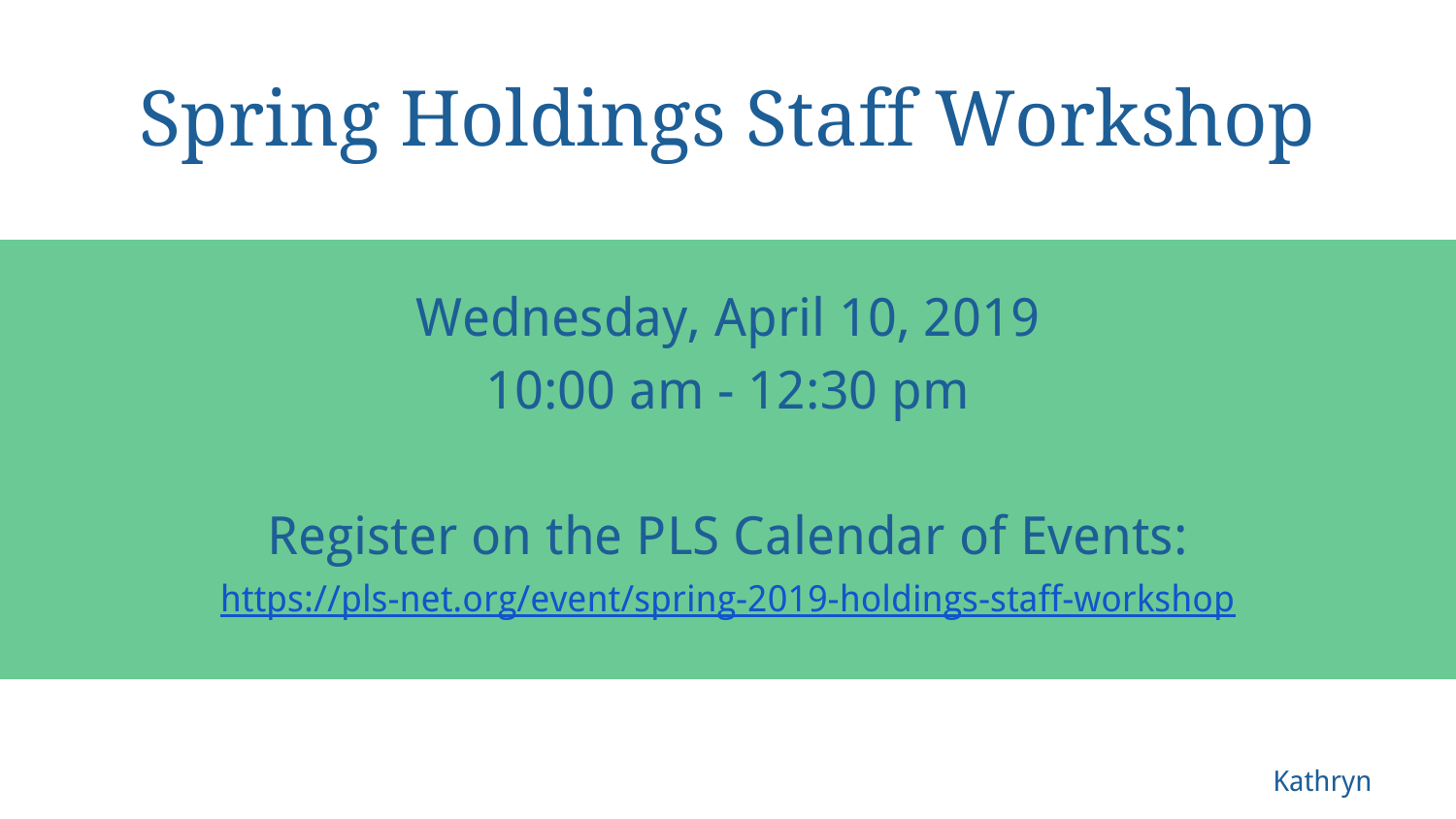## OWWL Users Group

Friday, February 22, 2019 10:00 am - 12:00 pm at PLSHQ

Register on the PLS Calendar of Events: <https://pls-net.org/event/owwlug-meeting-12>

Agenda: <http://plum.pls-net.org/twiki/bin/view/Members/Meetings/OwwlugMeeting20190222> General topics: Web client, planning 2019 meeting topics, etc.

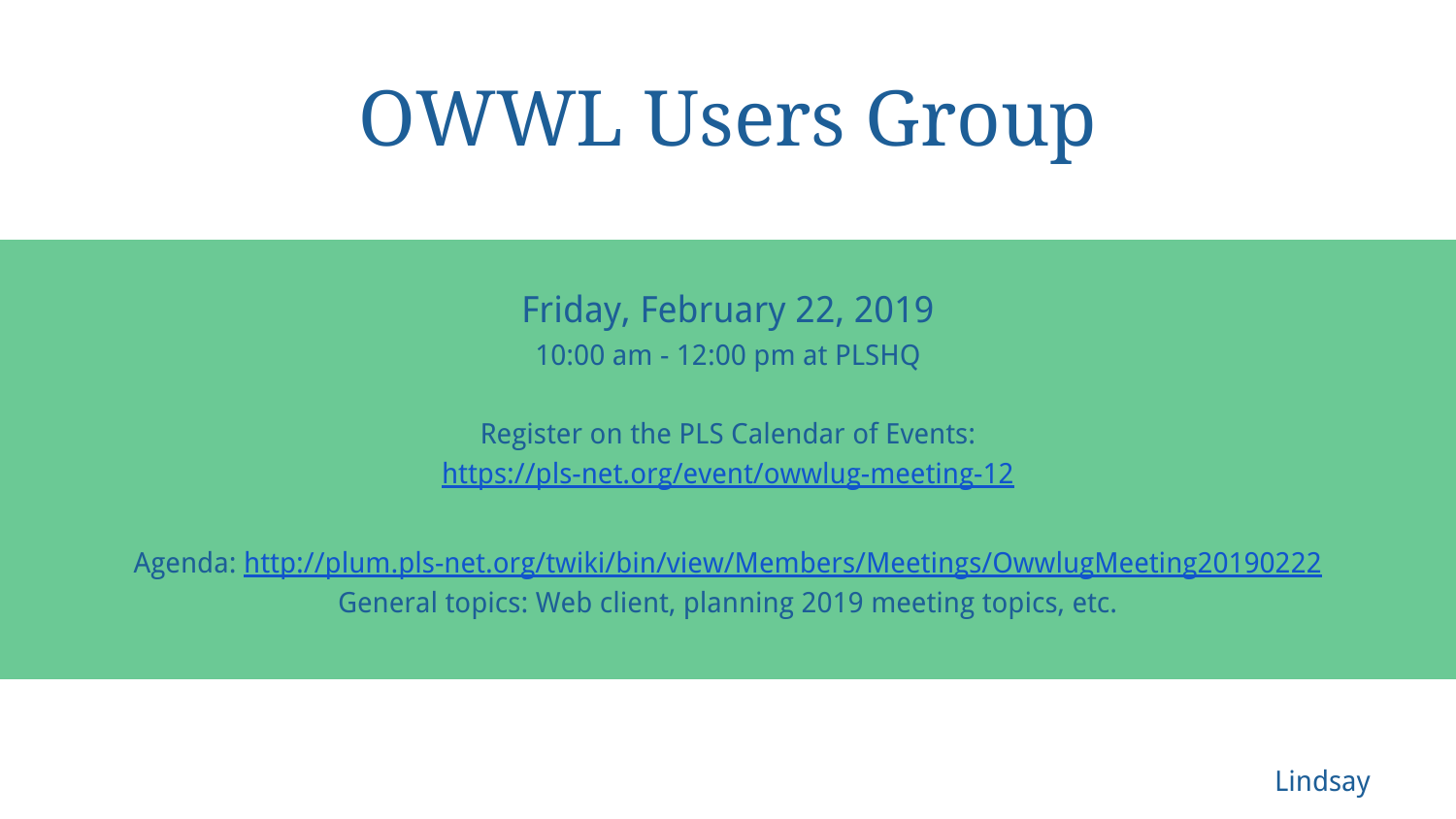## Evergreen

#### Official Web Client switch over April 1

Desktop client access will be cut off

Contact Lindsay for last minute training or configuration help!

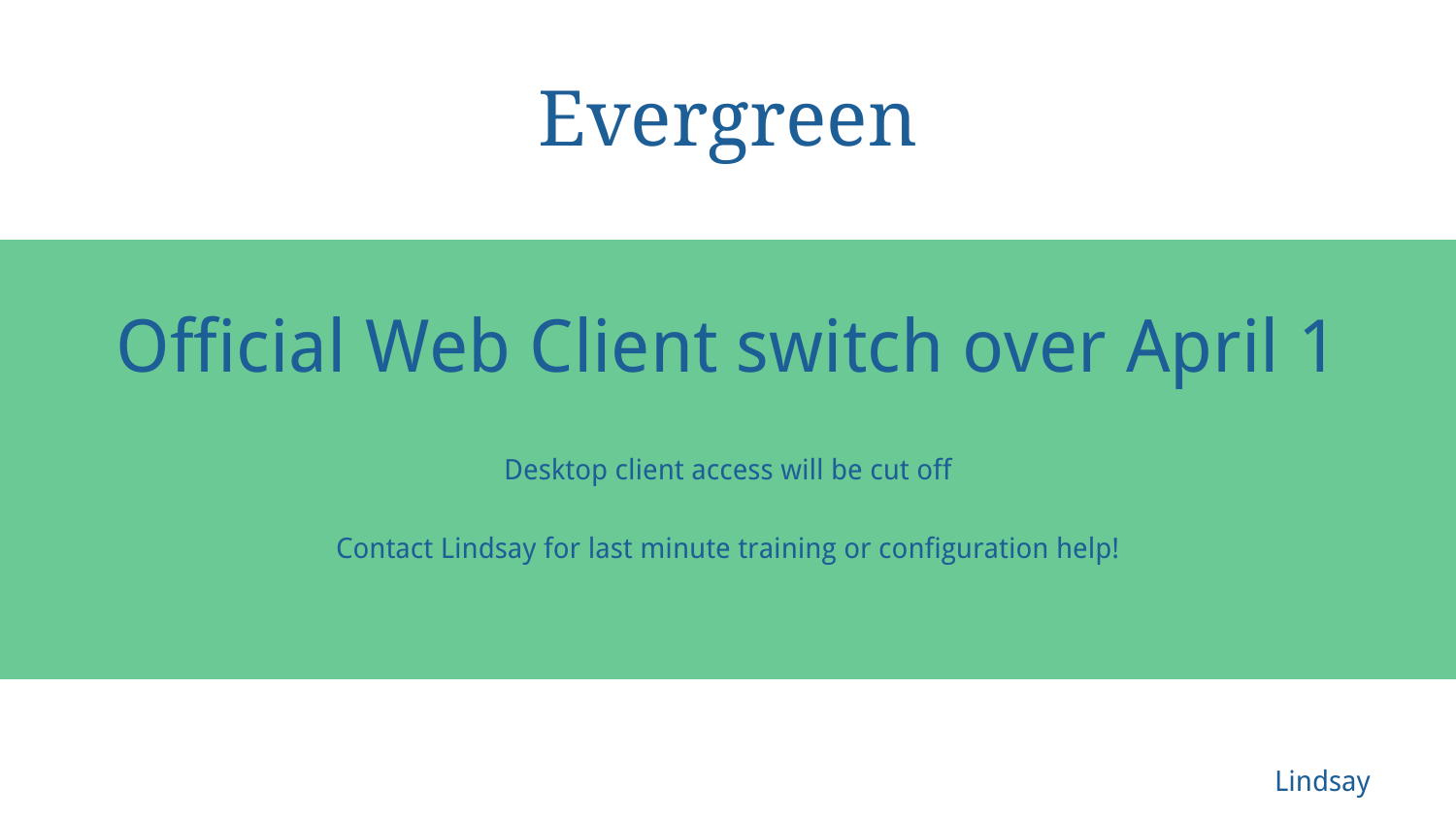#### March System Meeting: SafeZone Training



Friday March 15th, 2019 9:30 am -1:30 pm

\*lunch provided\*

Register: <https://pls-net.org/event/system-meeting-safe-zone-training>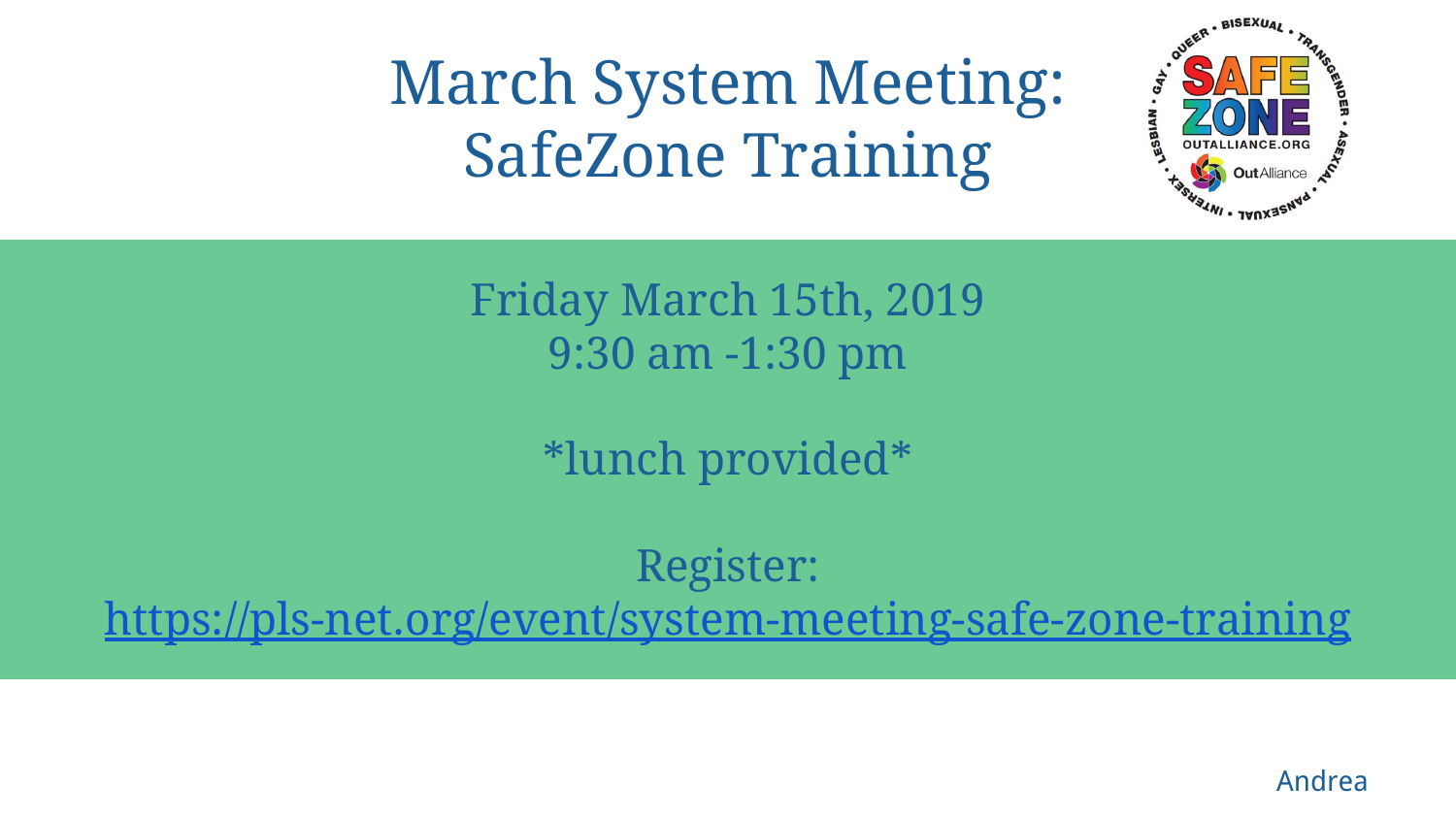## Upcoming Meetings & Workshops

#### Register ahead of time for sessions so that we have an accurate headcount & you receive a CE certificate

<https://pls-net.org/events>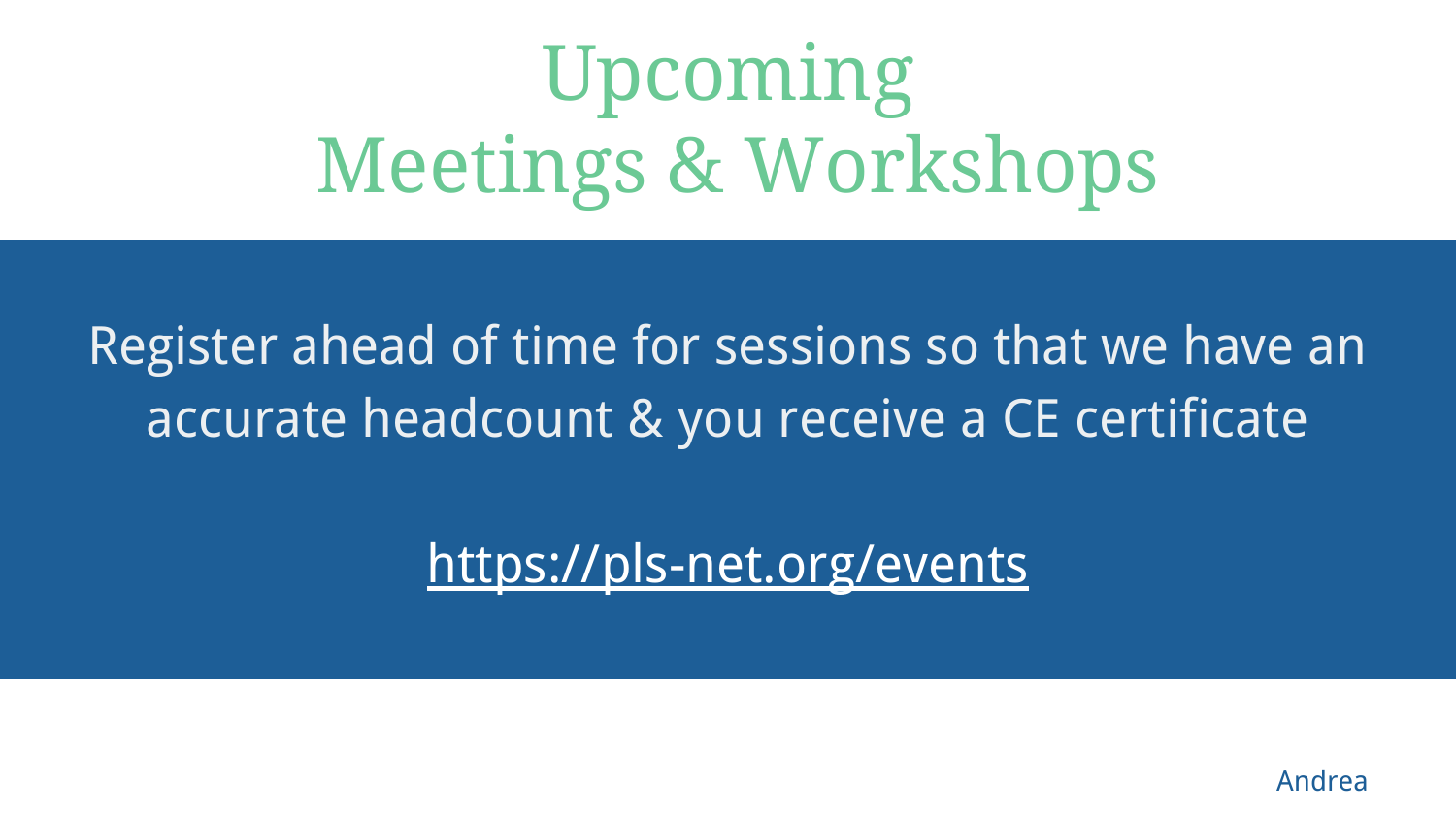

#### Next Meeting: Wednesday, March 27th. 1-2:30pm W-FL BOCES Conference Center Focus: K-12 Education

Register:<https://pls-net.org/event/digital-inclusion-coalition>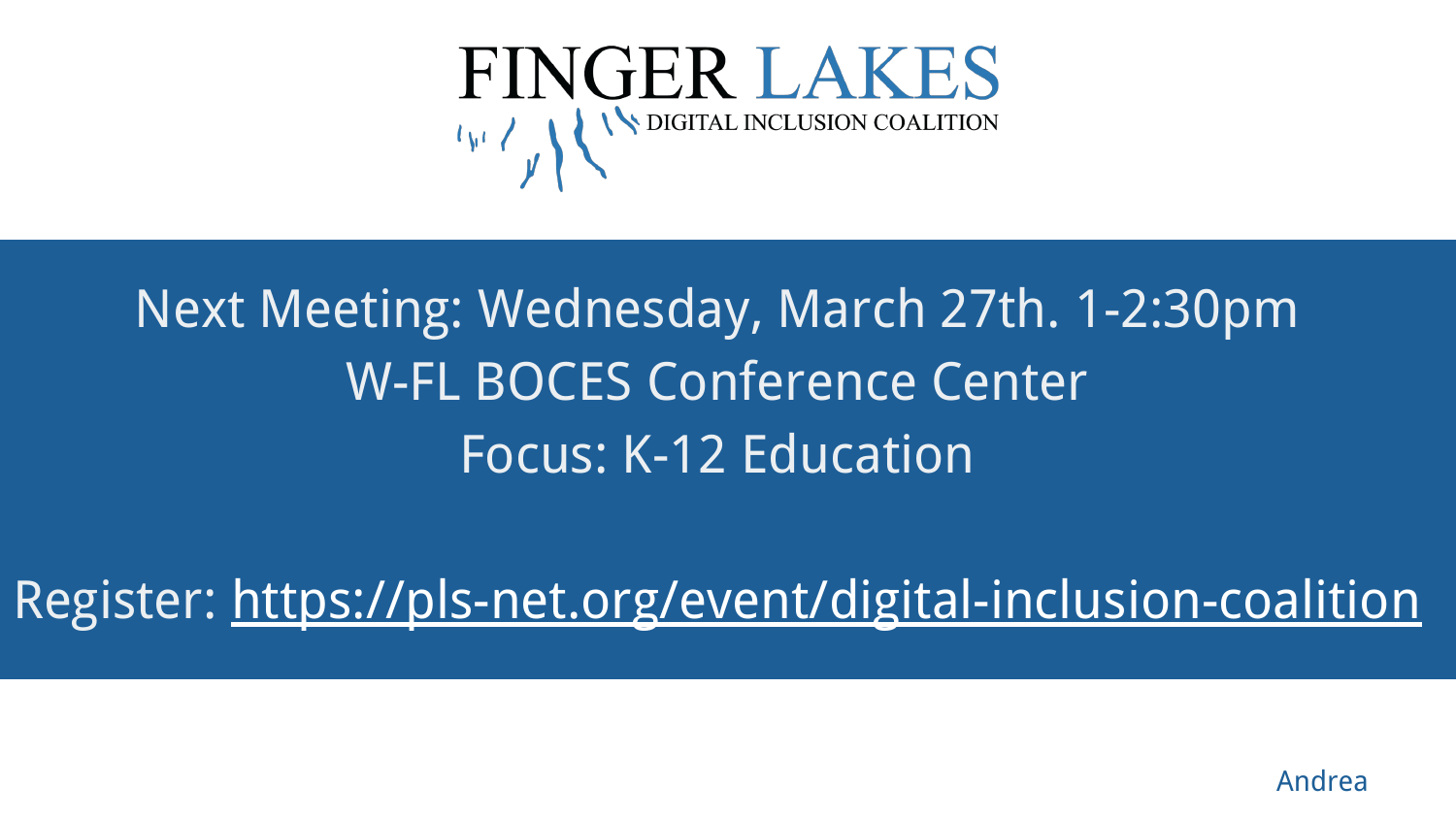

#### Digital Inclusion Summit Recap & Videos



<https://fingerlakes.online/digitalinclusionsummit2019/>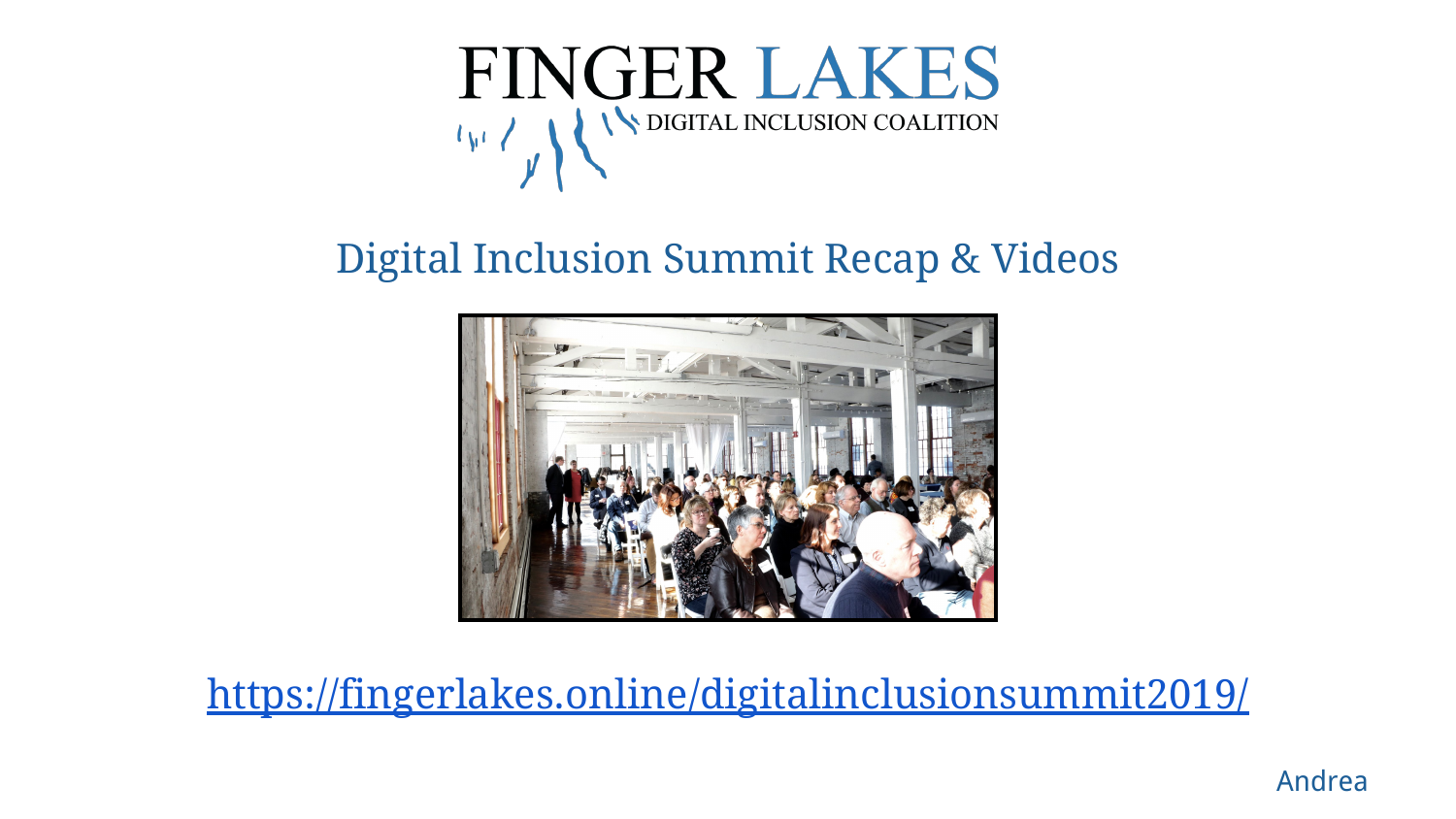Fantasy Paperback Donations for Jails

Thanks to those who have already sent books!

Send paperback YA & Adult Fantasy titles (attn: Andrea/Outreach) until February 28th.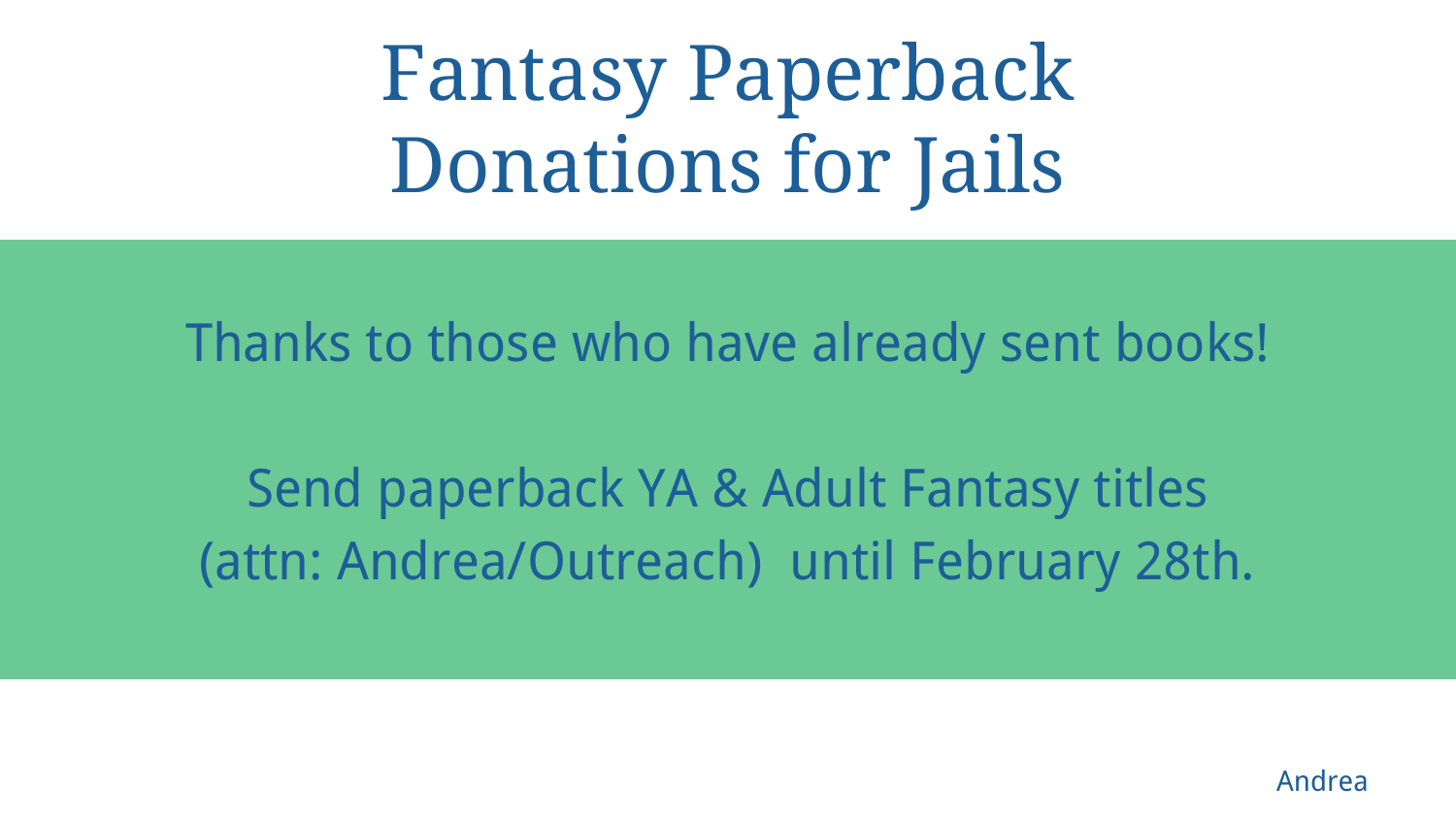#### CANS

- DeepFreeze Newest upgrade fixes blue screen errors at startup.
- Ninite Will support cloud updating. Future implementation.
- Computer Recycling Bring your old computer hardware to PLS office for recycling.

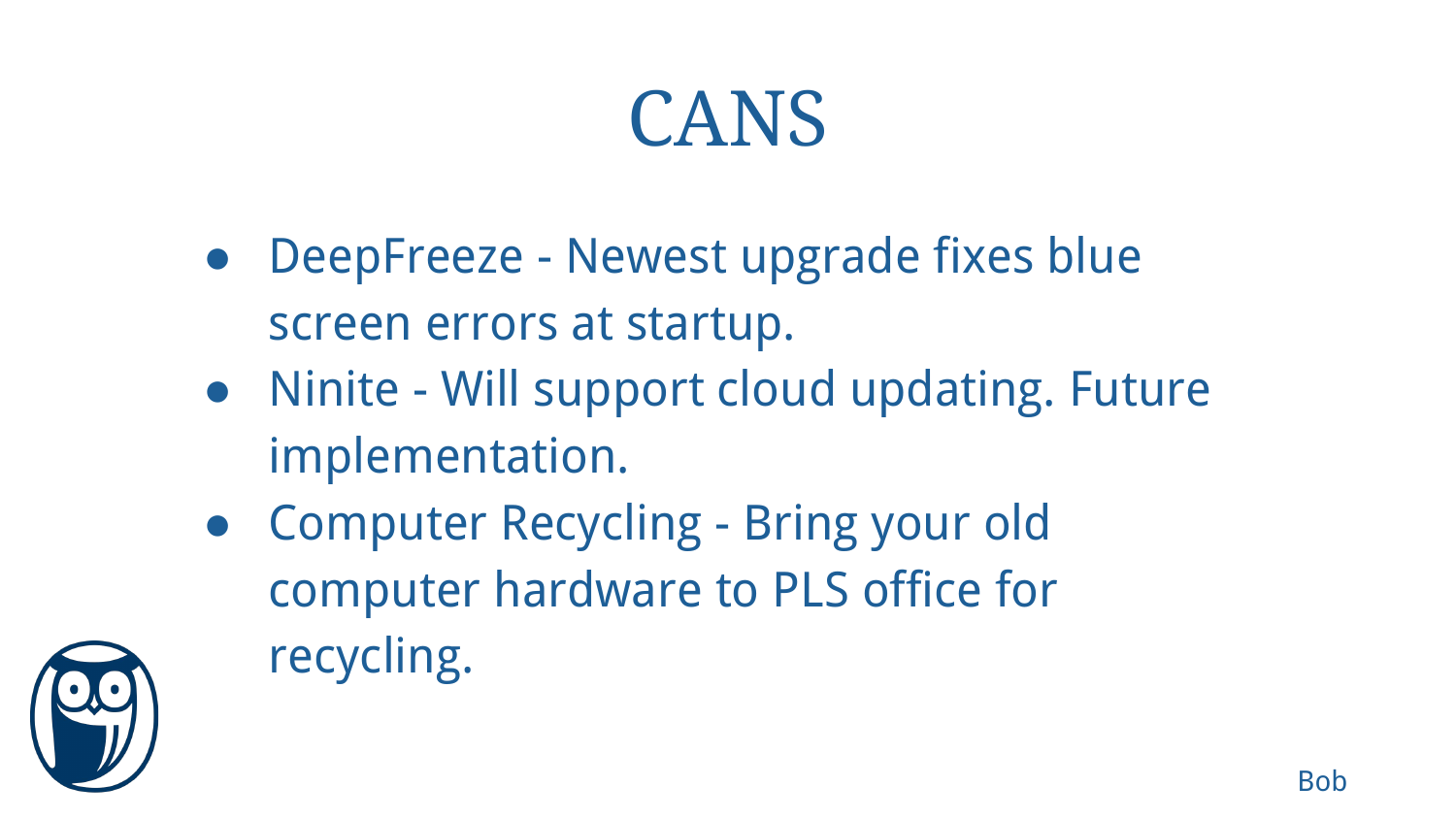# Annual Report Update

Thanks to 23 libraries who have submitted! If you have not submitted, and do not expect to complete it by 2/22, please drop me an email. I will be hard at work reviewing your submitted reports, but please call me if you need any help. Cindy at Ext 108.